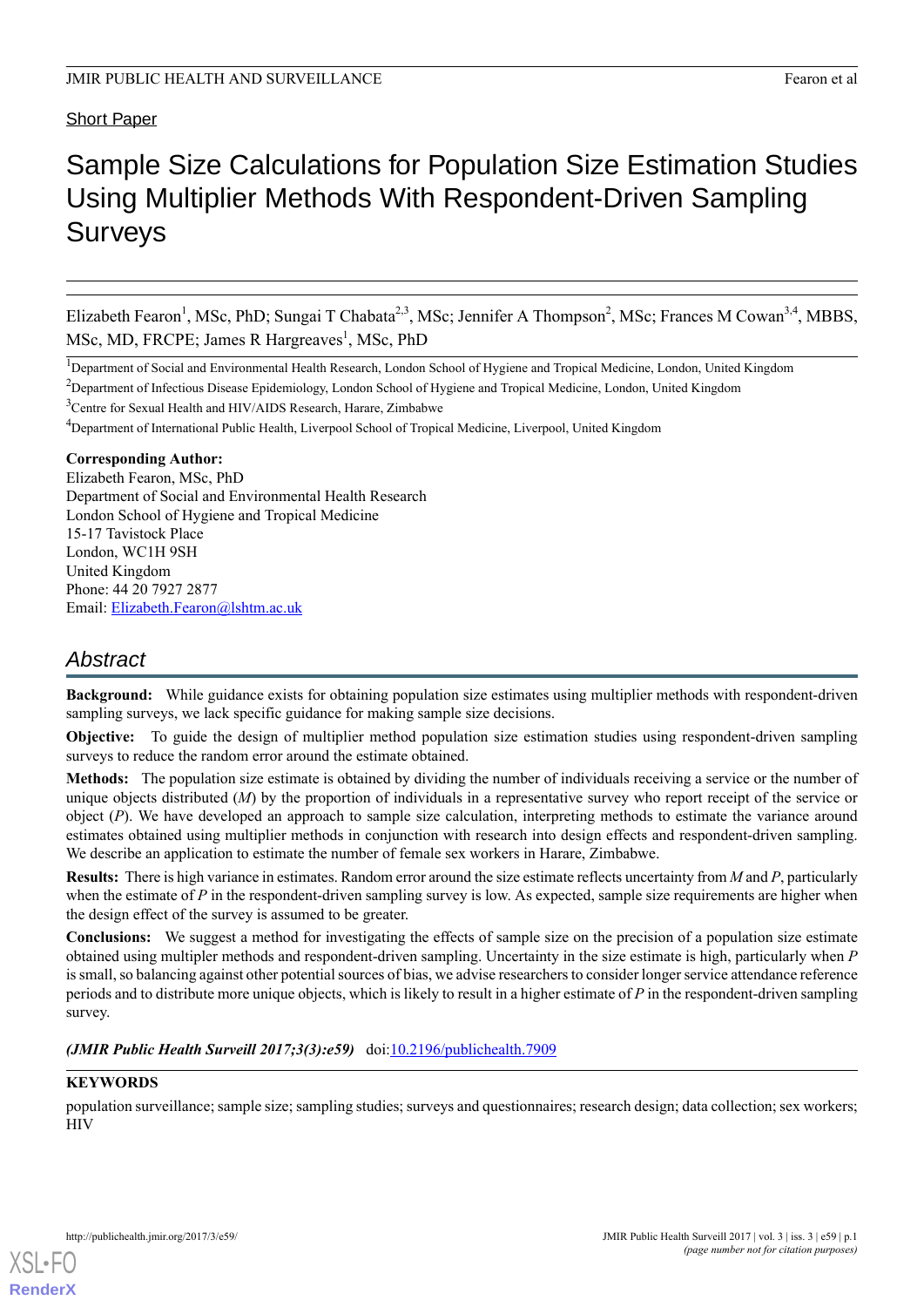#### JMIR PUBLIC HEALTH AND SURVEILLANCE **Fearon et al.** Fearon et al.

# *Introduction*

Population size estimates (PSE) for those most at risk for human immunodeficiency virus infection are crucial to make epidemic projections, allocate funding, and monitor coverage of prevention and care programs [\[1](#page-5-0),[2\]](#page-5-1). However, these populations are frequently stigmatized and criminalized and it is often not feasible or practical to conduct a census. One approach to obtaining a PSE is to use multiplier methods, including the service multiplier method (SMM) and the unique object multiplier method (UOM). The former uses 2 sources of data: (1) a count of program attendance or receipt of a service targeted to the population in question, and (2) a representative survey of the population in which uptake of service can be determined. The latter is the same, except the count is of the number of recognizable objects distributed to a population in advance of a survey. Obtaining a random sample of a population lacking a sampling frame is challenging, but there has been guidance published on adapting one of the methods commonly in use, respondent-driven sampling (RDS) [\[3](#page-5-2)], for use with the service multiplier method [\[4](#page-5-3)].

<span id="page-1-0"></span>While there has been research into sample size requirements for RDS surveys [\[5](#page-5-4)-[7\]](#page-5-5), we lack guidance applied to sample size requirements when used to obtain a PSE with a multiplier method. Here, we report our approach in the context of preparing a protocol to estimate the number of female sex workers (FSW) in Harare, Zimbabwe using the SMM implemented with an RDS survey.

# *Methods*

# **Overview**

We briefly outline multiplier method size estimation, the approach to estimating uncertainty in the resulting population size estimates, and integrate this with advice on design effects and sample size requirements for RDS surveys.

### **Multiplier Method Population Size Estimation**

Multiplier methods use 2 sources of data to estimate population size as described above: (1) a count of unique individuals from the target population receiving a service or unique objects distributed among this population, *M*, and (2) a representative estimate of the proportion of the target population in receipt of the service or object, *P*. The count is divided by the proportion as in Equation 1 [\(Figure 1\)](#page-1-0) to obtain the population size estimate.

Johnston et al. [[4\]](#page-5-3) suggest using the Delta method to estimate the variance of the PSE, which combines variance in *P* and variance in *M*. We assume that *M*, as a count of target population individuals on a roster or unique objects distributed to the target population, follows a Poisson distribution for which the mean and variance are equal to  $\mu$ M [[8\]](#page-5-6). The variance of *P* depends on the sample size of the RDS survey.

**Figure 1.** Equations for estimating population size, study sample size, and variance of the population size estimate.

Equation 1

$$
PSE = \frac{M}{P}
$$

Equation 2

$$
n = \text{DEFF} * \frac{\mu_P (1 - \mu_P)}{se(P)^2}
$$

Equation 3

$$
n_{adj} = \frac{n}{1 + \frac{(n-1)}{N}}
$$

Equation 4

$$
se(P) = \sqrt{\left(\frac{\mu_P (1 - \mu_P) D E F F}{n_{adj}}\right) \left(\frac{N - n_{adj}}{N - 1}\right)}
$$

Equation 5

$$
Var\left(\frac{M}{P}\right) \approx \frac{se(P)^2 \mu_m^2}{\mu_P^4} + \frac{\mu_M}{\mu_P^2}
$$

[XSL](http://www.w3.org/Style/XSL)•FO **[RenderX](http://www.renderx.com/)**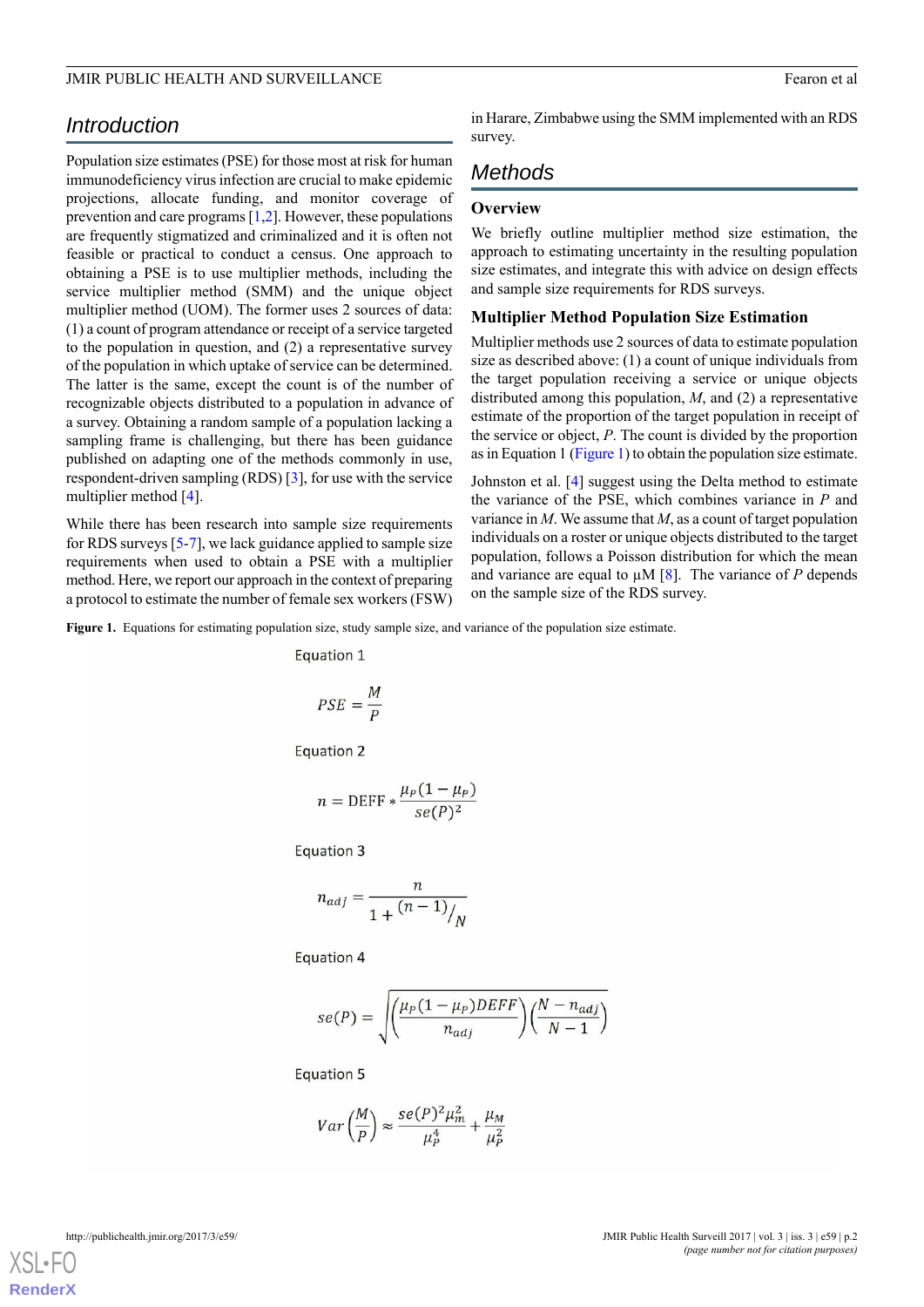#### JMIR PUBLIC HEALTH AND SURVEILLANCE **Fearon et al.** Fearon et al.

#### **Sample Size Calculations**

RDS is a structured, peer-referral recruitment method assuming a model for estimating each participant's probability of inclusion; thus, allowing weighting of responses to be used to approximate a random sample [\[9](#page-5-7)]. Existing guidance for estimating proportions from a RDS survey suggests that the sample size required for a simple random sample must be multiplied by a design effect (DEFF) to account for the RDS design [\[10](#page-5-8)]. Empirical reviews of RDS surveys have found most DEFFs to lie between 2 and 4, though some studies have found higher DEFFs [[5-](#page-5-4)[7](#page-5-5)[,11](#page-5-9)]. The sample size for the RDS survey used to estimate  $P$  can be calculated as Equation 2 [\(Figure 1](#page-1-0)) given that *n* is sample size,  $\mu$ <sup>p</sup> is the estimate for the proportion we wish to estimate, and *se(P)* is the standard error of *P*. Recognizing that PSE are often required for small sites, we additionally suggest using a sample size  $n_{\text{adi}}$  that has been corrected for an estimated finite population as Equation 3 ([Figure 1](#page-1-0)), where *N* is the estimated population size.

Rearranging Equation 2, and using  $n_{\text{adj}}$  as obtained in Equation 3, *se(P)* as corrected for finite population size can be calculated as Equation 4 ([Figure 1\)](#page-1-0), and the effect on the variance of the PSE can be obtained by inserting *se(P)* into Equation 5 ([Figure](#page-1-0) [1\)](#page-1-0). The 95% confidence interval (CI) around the PSE can then be obtained by taking the square root of *var(M/P),* multiplying by 1.96 (assuming an approximately normal distribution) and subtracting/adding to the PSE.

We examined the relationship between sample size, *P*, and the width of the 95% CI obtained for a population size estimate of 15,000, fixing this estimate so that *M* varied with *P*.

#### **Application to Estimating the Number of Female Sex Workers in Harare**

To estimate the number of FSW in Harare, we planned a RDS survey of FSW aged 18 and older who had resided in the city for at least the previous 6 months. For service data, we planned to use Sisters with a Voice clinic attendance records. FSW attending this clinic, which provides sexual and reproductive health services for self-identified FSW, are given unique identification numbers and their visits recorded and dated (described further elsewhere [\[12](#page-5-10)]). For *M*, we planned to record the number of unique women attending in the 6 months prior to the survey.

To identify a reasonable estimated FSW population size for sample size calculation, we used previous estimates from a systematic review of FSW prevalence among 15- to 49-year-old women in sites from sub-Saharan Africa (.07%–4.3%) and multiplied them by the number of women of this age in Harare [[13\]](#page-5-11). The 2012 Zimbabwe census estimates that 30.2% of the population of Harare is female aged 15 to 49, and that the total population of Harare is 2,123,132 [\[14](#page-5-12)], giving a FSW population size in Harare of 4488 to 27,572, with a plausible midrange estimate of 15,000, or 2.3%, of the adult female population.

We examined the number of sex workers who visited the program for different reference periods up to April 23, 2015 to generate likely values for *M* and *P* given an assumed PSE of 15,000. We then examined the impact of reference period on sample size requirements assuming these values of *M* and *P*. Finally, we investigated the effect of DEFF on the width of the 95% CIs around the PSE for different sample sizes of the RDS survey. We developed a Web-based tool to implement the methods described here [[15\]](#page-5-13).

### *Results*

#### **Relationships Between RDS Survey Sample Size, P, M, and Width of the 95% Confidence Intervals**

For all values of *P* and *M,* increasing the RDS survey sample size decreases the width of the CI around the PSE, [Figure 2](#page-3-0). The precision of the PSE also varies by the values of *P* and *M*, such that much larger sample sizes would be required to estimate the PSE with the same level of precision if *P* is small rather than large (and correspondingly, *M* is small rather than large).

In [Figure 2](#page-3-0), values of *M* are varied with *P* so that  $M/P$  is always equal to 15,000. For instance if *P*=.05, *M*=750, or if *P*=.4, *M*=6000.

### **Application to Planning a Population Size Estimation Study**

For our Harare example, we were able to review earlier service attendance data to see how the value of *M* might depend on the reference period chosen. The value of *M* in turn affects the sample size required via the impact on *P*, as shown in [Table 1](#page-3-1) and [Figure 3](#page-3-2), which assume a population of 15,000 FSW in Harare. Depending on whether we chose a period of 1 or 24 months, we might be estimating a proportion of .006 or a proportion of .148. For a given sample size, the width of the 95% CI will increase if the reference period is shorter and *P* is smaller. Higher DEFFs increase the uncertainty around the PSE, [Figure 4](#page-4-0).

We used previous service attendance data to observe how *M* varied by reference period, and therefore to predict how our estimate of *P*, the proportion of women attending, might vary by the reference period we chose, see [Table 1](#page-3-1). [Figure 3](#page-3-2) shows the relationship between these values of *P* with the width of the 95% CI's around the PSE for different sample sizes.

Based on changes in the width of the estimated 95% CIs with increasing sample size ([Figure 3\)](#page-3-2) and on choosing a reference period that would both reduce the likelihood of recall bias while preventing *P* from being too low, we chose a sample size of 1500 FSW for the RDS survey and a reference period for Sisters service attendance of 6 months, for which we estimated *P* would be approximately .06.

**[RenderX](http://www.renderx.com/)**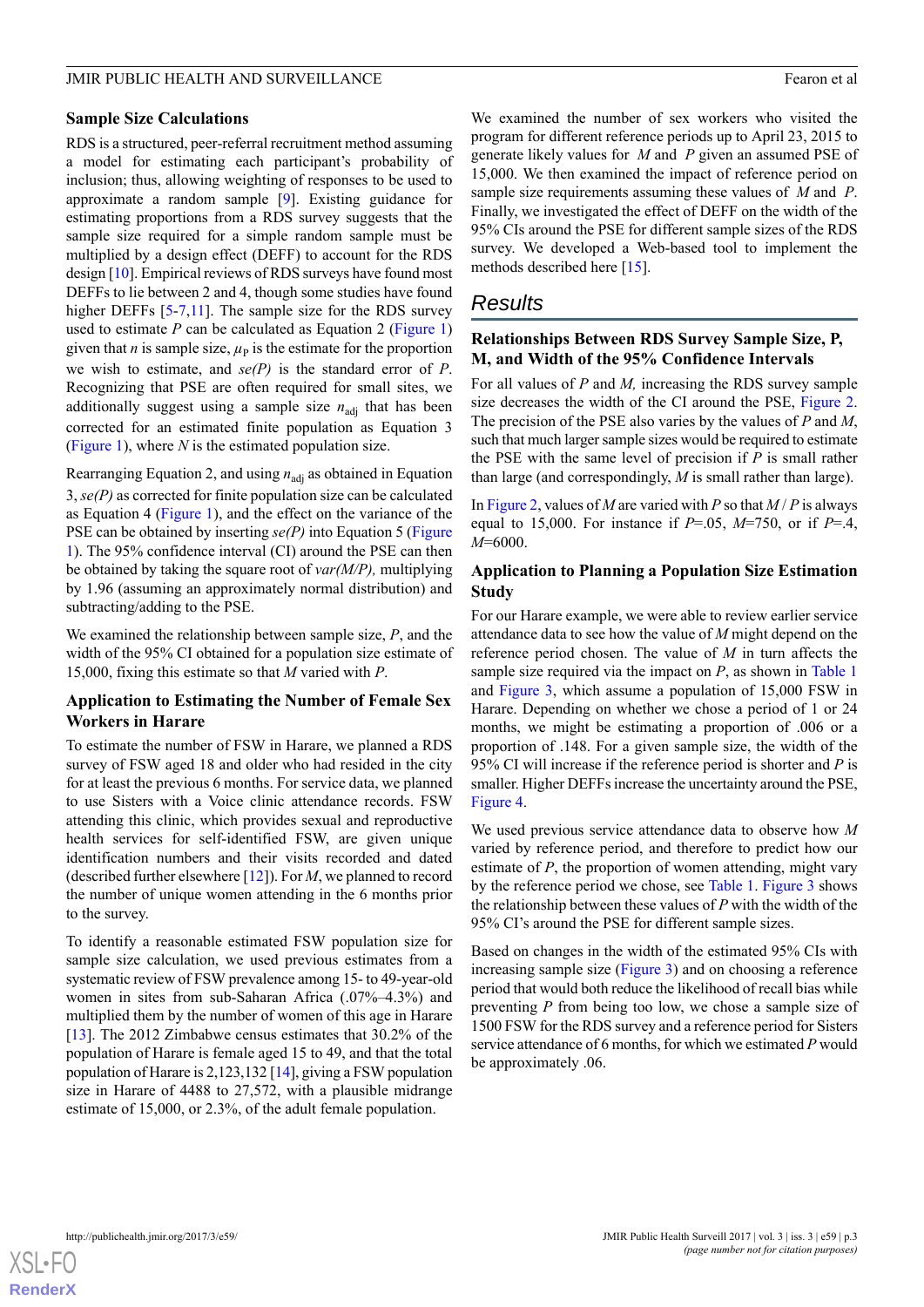#### JMIR PUBLIC HEALTH AND SURVEILLANCE Fearon et al

<span id="page-3-0"></span>**Figure 2.** Sample size and width of 95% confidence interval around a fixed population size estimate of 15,000 for different values of *P* and *M*, assuming a design effect of 3.



<span id="page-3-1"></span>Table 1. Number of female sex workers attending the Sisters program and effect on *P* given the total female sex worker population = 15,000 in Harare.

| Reference period to April 23, 2015 | Number of unique female sex workers attending.<br>M | Estimated P, assuming population = $15,000$ |
|------------------------------------|-----------------------------------------------------|---------------------------------------------|
| 1 month                            | 85                                                  | .006                                        |
| 3 months                           | 560                                                 | .037                                        |
| 6 months                           | 952                                                 | .063                                        |
| 12 months                          | 1542                                                | .103                                        |
| 24 months                          | 2227                                                | .148                                        |

<span id="page-3-2"></span>**Figure 3.** Effect of reference period (variations in *P*), width of the 95% confidence interval around the population size estimate and sample size required for estimating the number of female sex workers in Harare.



[XSL](http://www.w3.org/Style/XSL)•FO **[RenderX](http://www.renderx.com/)**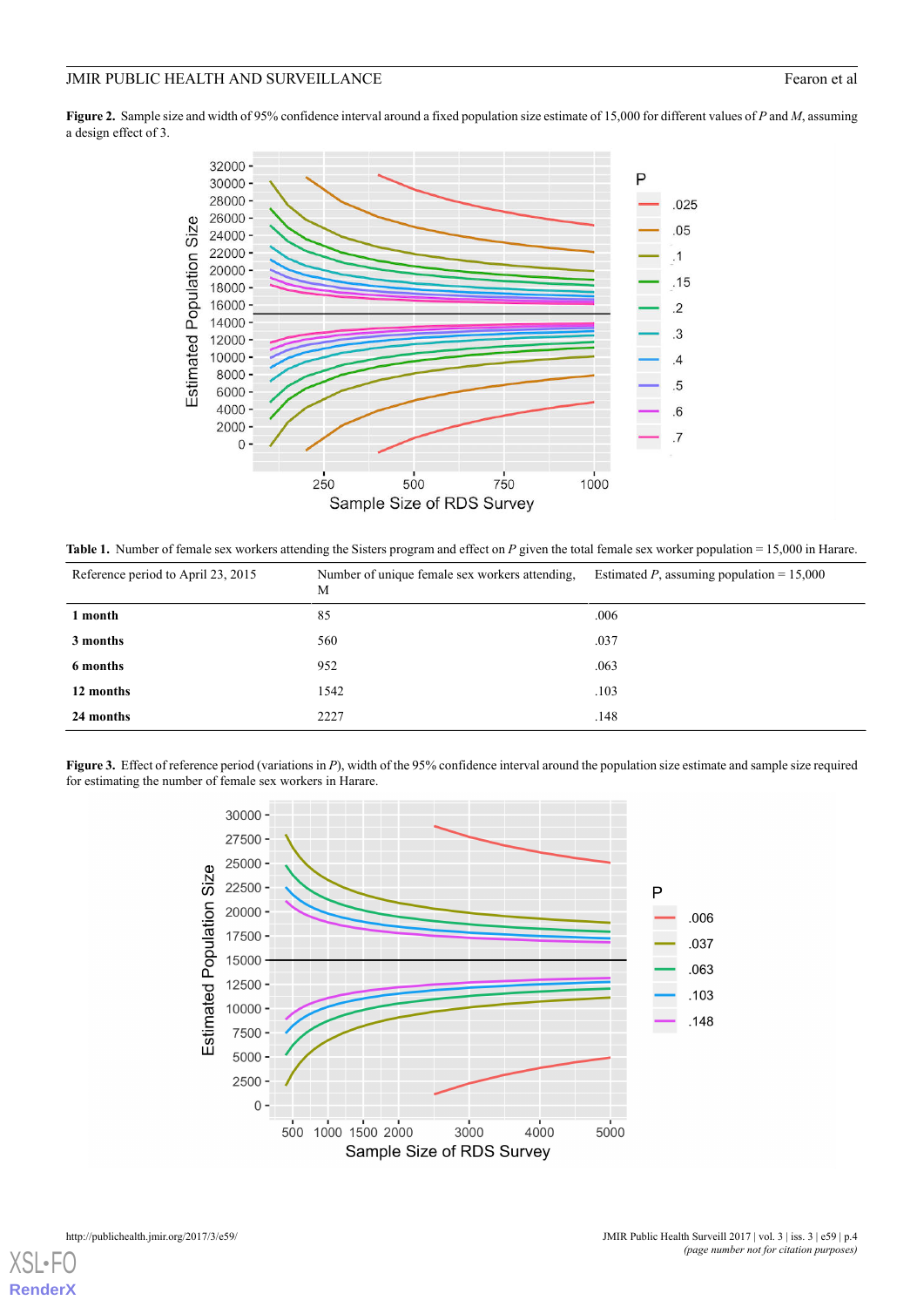#### JMIR PUBLIC HEALTH AND SURVEILLANCE **Fearon et al.** Fearon et al.

<span id="page-4-0"></span>Figure 4. Sample size and width of 95% confidence intervals around a population size estimate of 15,000 female sex workers in Harare, for assumed reference period of 6 months and design effects (DEFF) of 2, 3, and 4.



# *Discussion*

#### **Summary and Discussion of Findings**

We have applied current guidance on RDS and multiplier methods to propose an approach to planning population size estimation studies and determining sample size. We have given an example using the SMM, similar principles of which can be applied to the UOM.

Even for large sample sizes, 95% CIs around the PSE are wide. The uncertainty around the PSE is more sensitive to the uncertainty in *P* than in *M*, which is evident from the formula for *var(M/P)*. Researchers cannot choose a value of *P*, but they can encourage it to be higher by encouraging *M* to be higher. Concerned only with random error, it would improve the precision of the PSE to choose a longer reference period, and thus likely obtain a larger *P* in the case of the SMM, or to distribute a greater number of unique objects for the UOM. However, for the SMM this approach needs to be balanced against the potential for recall bias on estimation of *P*. It is also possible that the relationship between *M* and the reference period will differ across service types and according to whether individuals visit frequently or sporadically, and that bias in *M* might vary by reference period. If there are errors in unique identification of individuals in the service data, a longer reference period could lead to a higher likelihood of duplicate identification numbers, which would bias the PSE. For the UOM, care is needed to ensure that more objects distributed did not increase the likelihood of dependence between methods of distribution and RDS survey recruitment, a key source of potential bias.

We used DEFFs of 2 to 4 in our sample size calculations, but it is possible that a higher value would be more appropriate. Previous research has found that high levels of homophily (similarity) between recruiters and recruitees in RDS surveys is associated with higher DEFFs [\[7](#page-5-5)]. In SMM studies, the RDS survey is intended to measure program attendance, a characteristic that is likely to exhibit high homophily as it is a route by which participants might know and recruit each other. High homophily is also likely when the same social networks are used to distribute unique objects and to later recruit individuals to a RDS survey. Higher DEFFs might therefore be required, though in a previous population size estimation study of 9 communities in Zimbabwe, we found evidence of high homophily by program attendance for some sites but not all [[8\]](#page-5-6).

RDS surveys must have sufficient recruitment waves in order to reach stable estimates. There should also be sufficient numbers of seed participants to reflect diversity of the target population [\[16](#page-5-14)], concerns that need to be considered alongside the total sample size [[17\]](#page-5-15).

#### **Recommendations**

This short paper considers random error around size estimates and does not discuss a consideration of bias resulting from unmet assumptions of both the multiplier and RDS methods, which we consider elsewhere [\[8\]](#page-5-6). We agree with advice that researchers should use more than one multiplier and more than one method of estimating population size [\[18](#page-5-16),[19\]](#page-6-0). However, justification for sample size is often not given. Based on our findings, we strongly recommend conducting sample size calculations for estimating population size and considering the relationship between reference period or number of objects distributed and *P* for potential impact on uncertainty.

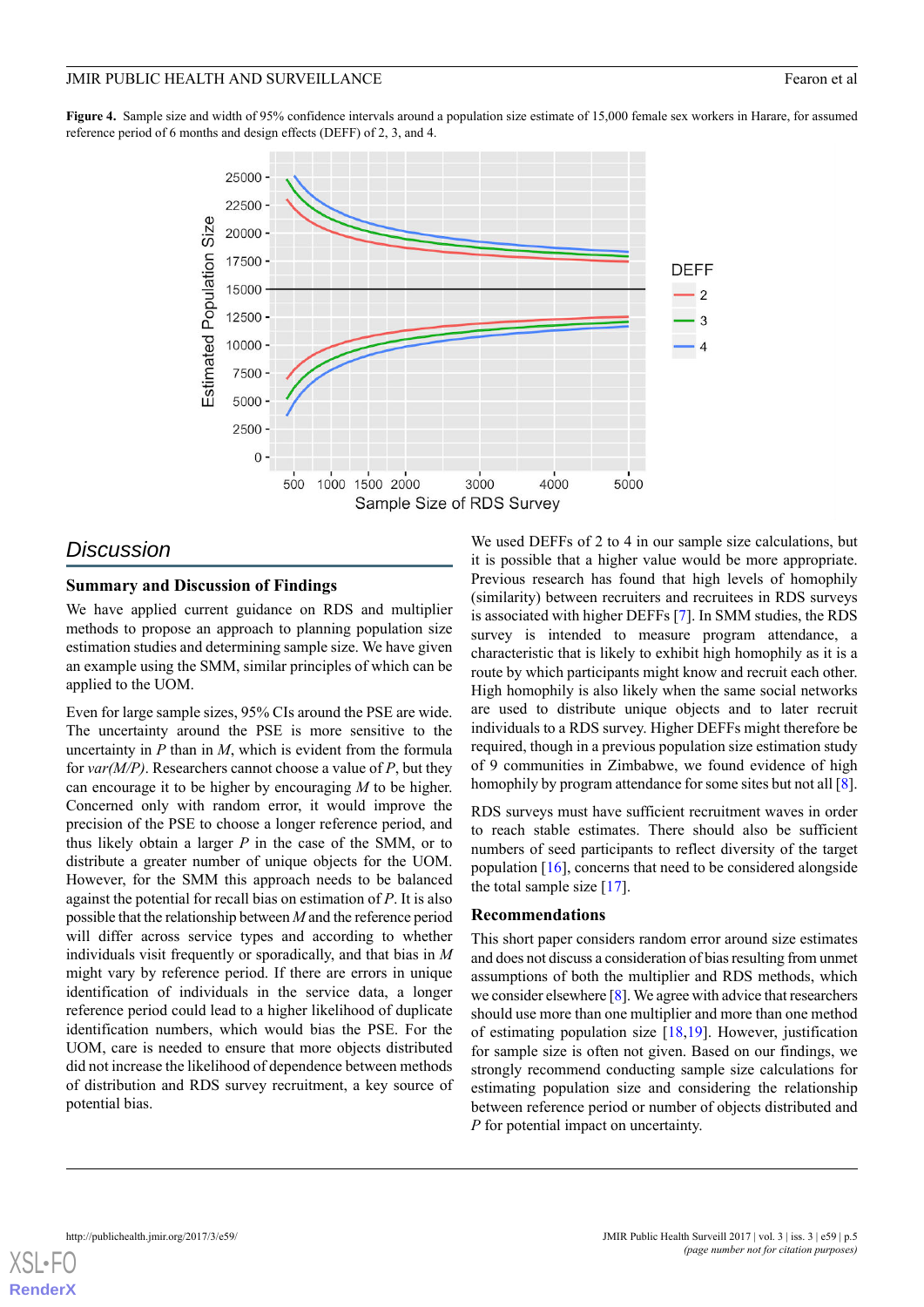# **Acknowledgments**

This work was supported by the Measurement and Surveillance of Human Immunodeficiency Virus Epidemics Consortium (MeSH), which is funded by the Bill & Melinda Gates Foundation (Funder ID OPP1120138). The Funder has not been involved in manuscript review or approval.

# **Conflicts of Interest**

None declared.

# <span id="page-5-0"></span>**References**

- <span id="page-5-1"></span>1. Holland CE, Kouanda S, Lougué M, Pitche VP, Schwartz S, Anato S, et al. Using population-size estimation and cross-sectional survey methods to evaluate HIV service coverage among key populations in Burkina Faso and Togo. Public Health Rep 2016;131:773-782. [doi: [10.1177/0033354916677237](http://dx.doi.org/10.1177/0033354916677237)] [Medline: [28123223](http://www.ncbi.nlm.nih.gov/entrez/query.fcgi?cmd=Retrieve&db=PubMed&list_uids=28123223&dopt=Abstract)]
- <span id="page-5-2"></span>2. UNAIDS/WHO Working Group on Global HIV/AIDS and STI Surveillance. Guidelines on estimating the size of populations most at risk to HIV.: World Health Organization; 2010. URL: [http://apps.who.int/iris/bitstream/10665/44347/1/](http://apps.who.int/iris/bitstream/10665/44347/1/9789241599580_eng.pdf) [9789241599580\\_eng.pdf](http://apps.who.int/iris/bitstream/10665/44347/1/9789241599580_eng.pdf) [accessed 2017-08-21] [[WebCite Cache ID 6ssi9wajd\]](http://www.webcitation.org/6ssi9wajd)
- <span id="page-5-3"></span>3. World Health Organization, UNAIDS. Introduction to HIV/AIDS and sexually transmitted infection surveillance. Geneva: World Health Organization; 2013. Module 4 Introduction to respondent-driven sampling URL: [http://applications.](http://applications.emro.who.int/dsaf/EMRPUB_2013_EN_1539.pdf) [emro.who.int/dsaf/EMRPUB\\_2013\\_EN\\_1539.pdf](http://applications.emro.who.int/dsaf/EMRPUB_2013_EN_1539.pdf) [accessed 2017-08-21] [\[WebCite Cache ID 6ssjQ0yyO](http://www.webcitation.org/6ssjQ0yyO)]
- <span id="page-5-4"></span>4. Johnston LG, Prybylski D, Raymond HF, Mirzazadeh A, Manopaiboon C, McFarland W. Incorporating the service multiplier method in respondent-driven sampling surveys to estimate the size of hidden and hard-to-reach populations: case studies from around the world. Sex Transm Dis 2013;40:304-310. [doi: [10.1097/OLQ.0b013e31827fd650\]](http://dx.doi.org/10.1097/OLQ.0b013e31827fd650) [Medline: [23486495](http://www.ncbi.nlm.nih.gov/entrez/query.fcgi?cmd=Retrieve&db=PubMed&list_uids=23486495&dopt=Abstract)]
- 5. Wejnert C. An empirical test of respondent-driven sampling: point estimates, variance, degree measures, and out-of-equilibrium data. Sociol Methodol 2009;39:73-116 [[FREE Full text](http://europepmc.org/abstract/MED/20161130)] [doi: [10.1111/j.1467-9531.2009.01216.x\]](http://dx.doi.org/10.1111/j.1467-9531.2009.01216.x) [Medline: [20161130](http://www.ncbi.nlm.nih.gov/entrez/query.fcgi?cmd=Retrieve&db=PubMed&list_uids=20161130&dopt=Abstract)]
- <span id="page-5-5"></span>6. Johnston LG, Chen Y, Silva-Santisteban A, Raymond HF. An empirical examination of respondent driven sampling design effects among HIV risk groups from studies conducted around the world. AIDS Behav 2013;17:2202-2210. [doi: [10.1007/s10461-012-0394-8\]](http://dx.doi.org/10.1007/s10461-012-0394-8) [Medline: [23297082](http://www.ncbi.nlm.nih.gov/entrez/query.fcgi?cmd=Retrieve&db=PubMed&list_uids=23297082&dopt=Abstract)]
- <span id="page-5-6"></span>7. Wejnert C, Pham H, Krishna N, Le B, DiNenno E. Estimating design effect and calculating sample size for respondent-driven sampling studies of injection drug users in the United States. AIDS Behav 2012;16:797-806 [\[FREE Full text\]](http://europepmc.org/abstract/MED/22350828) [doi: [10.1007/s10461-012-0147-8\]](http://dx.doi.org/10.1007/s10461-012-0147-8) [Medline: [22350828](http://www.ncbi.nlm.nih.gov/entrez/query.fcgi?cmd=Retrieve&db=PubMed&list_uids=22350828&dopt=Abstract)]
- <span id="page-5-8"></span><span id="page-5-7"></span>8. Chabata S. Estimating the size of the female sex worker population in urban and rural communities in Zimbabwe: Project Report for Masters of Science in Medical Statistics [master's thesis]. London, UK: London School of Hygiene and Tropical Medicine; 2015.
- <span id="page-5-9"></span>9. Heckathorn D. Respondent-driven sampling: a new approach to the study of hidden populations. Social Problems 1997;44:174-199. [doi: [10.2307/3096941](http://dx.doi.org/10.2307/3096941)]
- <span id="page-5-10"></span>10. Salganik MJ. Variance estimation, design effects, and sample size calculations for respondent-driven sampling. J Urban Health 2006;83(6 Suppl):i98-i112 [[FREE Full text](http://europepmc.org/abstract/MED/16937083)] [doi: [10.1007/s11524-006-9106-x\]](http://dx.doi.org/10.1007/s11524-006-9106-x) [Medline: [16937083](http://www.ncbi.nlm.nih.gov/entrez/query.fcgi?cmd=Retrieve&db=PubMed&list_uids=16937083&dopt=Abstract)]
- <span id="page-5-11"></span>11. Goel S, Salganik MJ. Assessing respondent-driven sampling. Proc Natl Acad Sci U S A 2010;107:6743-6747 [[FREE Full](http://www.pnas.org/cgi/pmidlookup?view=long&pmid=20351258) [text\]](http://www.pnas.org/cgi/pmidlookup?view=long&pmid=20351258) [doi: [10.1073/pnas.1000261107](http://dx.doi.org/10.1073/pnas.1000261107)] [Medline: [20351258](http://www.ncbi.nlm.nih.gov/entrez/query.fcgi?cmd=Retrieve&db=PubMed&list_uids=20351258&dopt=Abstract)]
- <span id="page-5-12"></span>12. Hargreaves JR, Mtetwa S, Davey C, Dirawo J, Chidiya S, Benedikt C, et al. Cohort analysis of programme data to estimate HIV incidence and uptake of HIV-related services among female sex workers in Zimbabwe, 2009-14. J Acquir Immune Defic Syndr 2015. [doi: [10.1097/QAI.0000000000000920\]](http://dx.doi.org/10.1097/QAI.0000000000000920) [Medline: [26674371](http://www.ncbi.nlm.nih.gov/entrez/query.fcgi?cmd=Retrieve&db=PubMed&list_uids=26674371&dopt=Abstract)]
- <span id="page-5-13"></span>13. Vandepitte J, Lyerla R, Dallabetta G, Crabbé F, Alary M, Buvé A. Estimates of the number of female sex workers in different regions of the world. Sex Transm Infect 2006;82 Suppl 3:18-25 [[FREE Full text\]](http://europepmc.org/abstract/MED/16735288) [doi: [10.1136/sti.2006.020081](http://dx.doi.org/10.1136/sti.2006.020081)] [Medline: [16735288](http://www.ncbi.nlm.nih.gov/entrez/query.fcgi?cmd=Retrieve&db=PubMed&list_uids=16735288&dopt=Abstract)]
- <span id="page-5-14"></span>14. Zimbabwe National Statistics Agency. Zimbabwe Population Census 2012. Harare; 2012. URL: [http://www.zimstat.co.zw/](http://www.zimstat.co.zw/sites/default/files/img/National_Report.pdf) [sites/default/files/img/National\\_Report.pdf](http://www.zimstat.co.zw/sites/default/files/img/National_Report.pdf) [accessed 2017-08-21] [\[WebCite Cache ID 6sskC0EA2\]](http://www.webcitation.org/6sskC0EA2)
- <span id="page-5-15"></span>15. Fearon E. Planning a multiplier method population size estimation study with RDS: a tool for calculating width of the 95% confidence intervals for a given set of inputs 2017. 2017. URL: [https://fearone.shinyapps.io/rds\\_ss\\_shiny/](https://fearone.shinyapps.io/rds_ss_shiny/) [accessed] 2017-08-30] [\[WebCite Cache ID 6t6cmeWJO\]](http://www.webcitation.org/6t6cmeWJO)
- <span id="page-5-16"></span>16. Johnston LG, Whitehead S, Simic-Lawson M, Kendall C. Formative research to optimize respondent-driven sampling surveys among hard-to-reach populations in HIV behavioral and biological surveillance: lessons learned from four case studies. AIDS Care 2010;22:784-792. [doi: [10.1080/09540120903373557\]](http://dx.doi.org/10.1080/09540120903373557) [Medline: [20467937\]](http://www.ncbi.nlm.nih.gov/entrez/query.fcgi?cmd=Retrieve&db=PubMed&list_uids=20467937&dopt=Abstract)
- 17. Gile KJ, Handcock MS. Respondent-driven sampling: an assessment of current methodology. Sociol Methodol 2010;40:285-327 [\[FREE Full text\]](http://europepmc.org/abstract/MED/22969167) [doi: [10.1111/j.1467-9531.2010.01223.x](http://dx.doi.org/10.1111/j.1467-9531.2010.01223.x)] [Medline: [22969167\]](http://www.ncbi.nlm.nih.gov/entrez/query.fcgi?cmd=Retrieve&db=PubMed&list_uids=22969167&dopt=Abstract)
- 18. Abdul-Quader AS, Baughman AL, Hladik W. Estimating the size of key populations: current status and future possibilities. Curr Opin HIV AIDS 2014;9:107-114. [doi: [10.1097/COH.0000000000000041\]](http://dx.doi.org/10.1097/COH.0000000000000041) [Medline: [24393694](http://www.ncbi.nlm.nih.gov/entrez/query.fcgi?cmd=Retrieve&db=PubMed&list_uids=24393694&dopt=Abstract)]

[XSL](http://www.w3.org/Style/XSL)•FO **[RenderX](http://www.renderx.com/)**